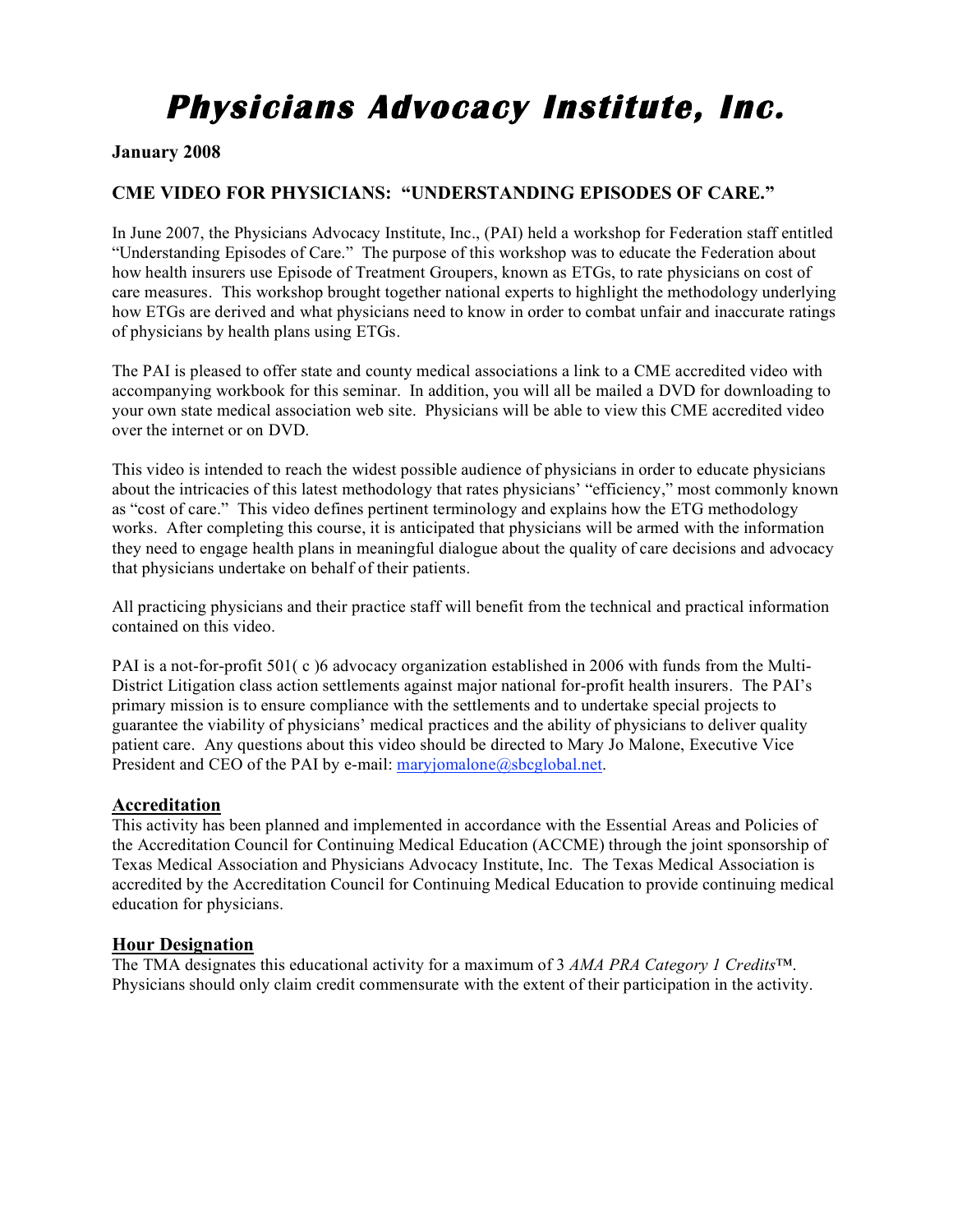### **Learning Objective**

Upon completion of this activity, the participant should be able to:

- Define terminology involved in "episodes of care," as currently defined by those deploying the methodology and software to evaluate physician "efficiency."
- Explain how the methodology works. This involves many inputs and outputs of "efficiency" as defined by health plans. Physicians must understand the intricacies of formulas and health plan data that is encapsulated in claims data used to derive the ratings. This particularly means that physicians must learn the shortcomings of using claims data alone for such evaluations.
- Engage health plans in a meaningful dialogue related to physicians' patient population and the necessity for risk adjustment to take into account sicker patients or special needs assessments of physicians' patient populations.
- Defend their quality of care decisions and patient advocacy. Physicians can demand information and due process from health plans but only if they are armed with the knowledge to do so.

**Faculty Credentials:** Faculty credentials are presented in the accompanying handbook and are summarized below:

**Robert A. Greene, MD, FACP, Co-founder, CEO and Chief Medical Officer of Focused Medical Analytics through December 31, 2007 and at the time of video production.** Effective January, 2008, Dr. Greene is the Vice President of Clinical Analytics for UnitedHealthcare, Minnetonka, Minnesota.

Dr. Greene is on three national expert panels on physician performance measurement (AQA Physician Measurement Work Group, AHRQ Technical Expert Panel on Efficiency Measurement, and Symmetry (ETG) Medical Advisory Board). A practicing internist since 1989, Dr. Greene's career began with an electrical engineering degree from Harvard. His work was helping design the early network computers for the ARPAnet, the direct precursor of the Internet. He became involved with managed care administration in 1992, serving as Finance Committee chair of the Rochester (NY) Individual Practice Association (RIPA), a 3,700 member IPA and since 2002 as its associate medical director.

**Gregory H. Partridge, Co-founder and Vice President for Technical Affairs, Focused Medical Analytics.** Mr. Partridge has over 25 years experience working in information systems of numerous health care organizations. He has had a variety of roles, from Emergency Room Technician, programmer, project manager, to business analyst. Since 1995, he has been the senior medical business analyst for the Rochester (NY) Individual Practice Association (RIPA). Over the last ten years, Mr. Partridge has spent a great deal of time on analysis of physician data to identify action items. In 2005, Mr. Partridge and Dr. Greene founded Focused Medical Analytics, LLC., in order to bring their tools to a wider audience.